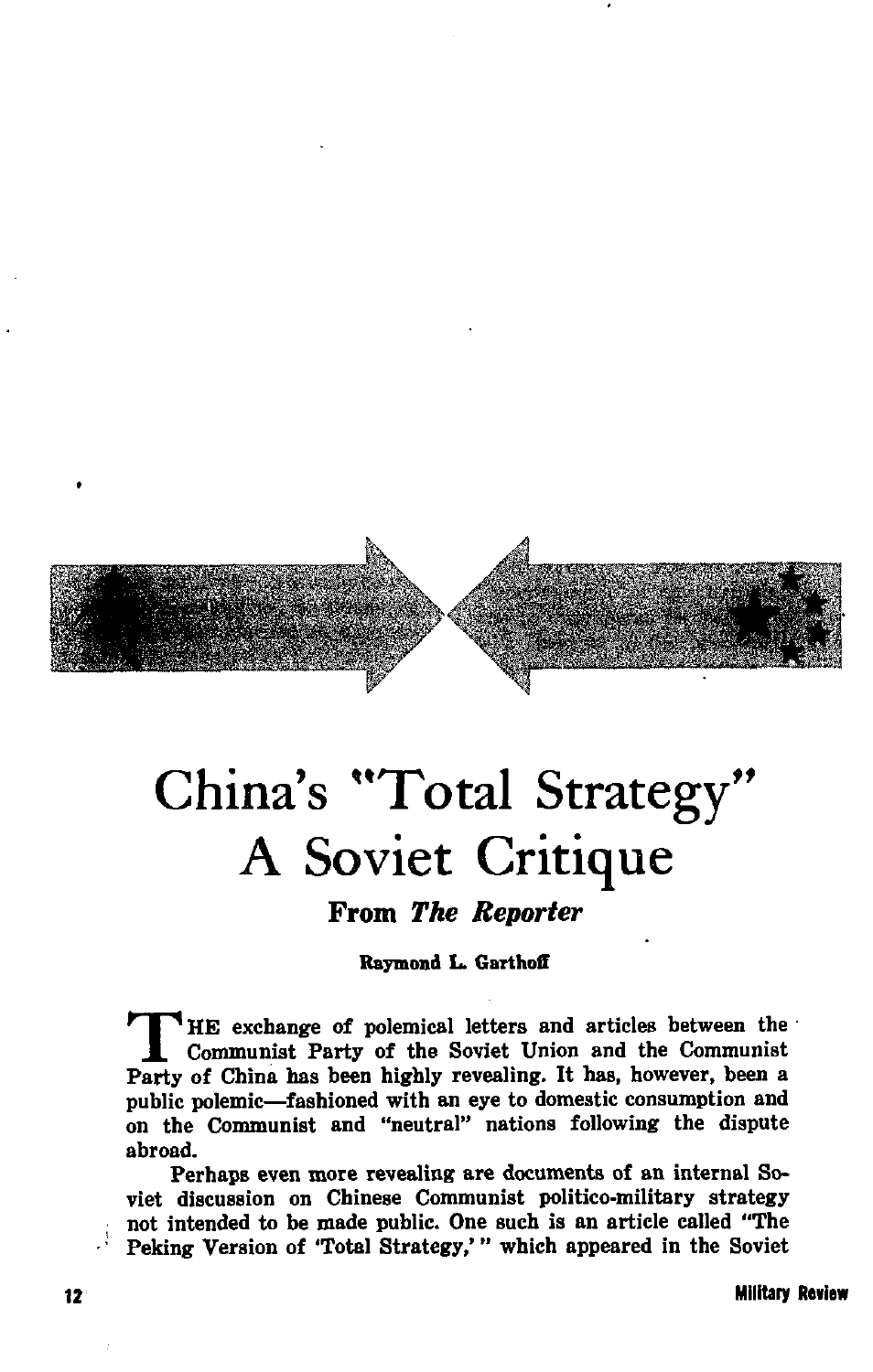General Staff theoretical journal Mil*itary Thought* for October 1963, and it is still both pertinent and instructive. This journal is marked "For Generals. Admirals, and Officers of the Soviet Army and Navy Only"-it was not intended to be read by Chinese (or American) eyes.

#### **Journal Is Revealing**

It analyzes Chinese Communist views on military theory and policy. and while it no doubt distorts the Chinese Communist position to some degree, it reveals a great deal both about the Chinese and Soviet conceptions. The current Chinese Communist view of military science is described as "facing the past, the Chinese past, not recognizing any experience other than the experience of China. . . ." This attitude, according to the Soviet critic I. Yermashev, leads to another and even more critical fault of contemporary Chinese military science:

It is simply obsolete. And it became obsolete not merely by itself but as a consequence of radical changes in many objective conditions, including the material base of war and above all of weaponry.

Primarily. Yermashev comments.

This article was reprinted from the original, published in THE REPORTER, 19 May 1966, under<br>the title, "A Soviet Critique of China's 'Total Strategy.'" Copyrighted  $\odot$  1966 by The Reporter Magazine Company.

Dr. Garthoff is Special Assistant for Soviet Bloc Politico-Military Affairs with the Department of State. His article, "Marshal Malinovsky's Manchurian Campaign," appeared in the October 1966 issue of the MILITARY RE-VIEW.

the Chinese exaggerate the significance of the political and ideological character of possible future war at the expense of evaluating realistically "the balance of real material forces" -that is, recognition of American military power. The Chinese Communists are said to bank on a protracted war, and on winning such a protracted war:

... even if at a given time-that is, speaking plainly, at the present time--the enemy is stronger, because in the course of the struggle the relation of forces will change to the advantage of the weaker.

## Soviet Rebuttal

This the Soviet writer finds unconvincing. He says:

It is absurd to suppose that a war of attrition will favor the weak and harm the strong. In such a war, the weak will be exhausted before the strong.

"Chinese Marxism" (Militaru Thought put it in quotes) is said to make population a "decisive factor. along with political-morale factors, determining victory or defeat." The Soviet rebuttal not only cites the British conquest of India as an example where size of population was no index of strength, but also pointedly recalls the defeat of China in 1895 by "little Japan." Similarly, the Chinese example of the defeat of Japan in China in 1945 as an illustration of victory in a "protracted war"---the cornerstone case for Mao Tse-tung's theories-is rejected as "unconvincing."

The Chinese neglect to note that Japan was "tied down on many fronts in the Pacific Ocean," Yermashev savs, and that "the anti-fascist coalition took the war to the Japanese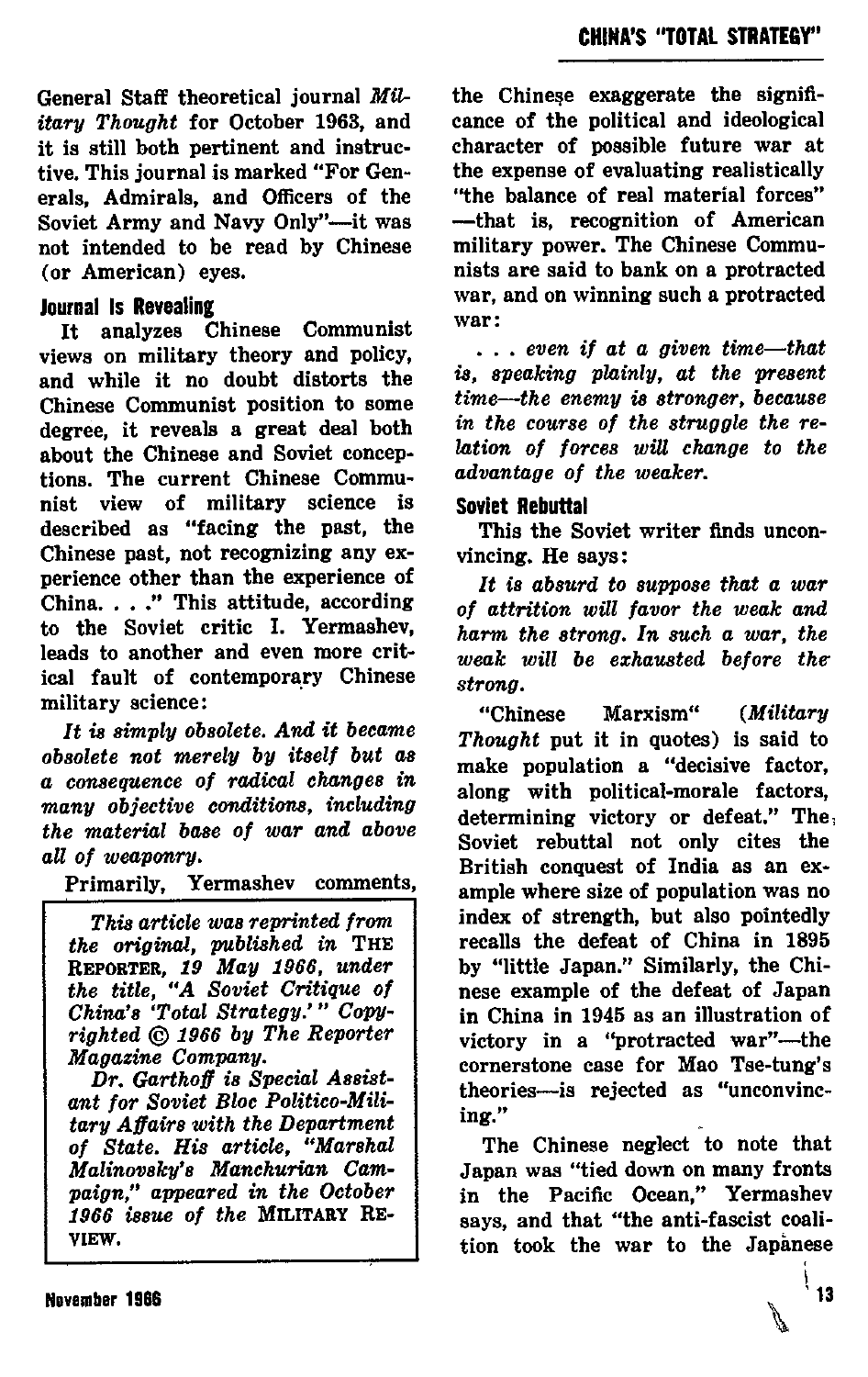## CHINA'S "TOTAL STRATEGY"

homeland"-both rare, if indirect, Soviet credits to our role in defeating Japan. The author does not forget to note that "the Soviet Army dealt complete defeat to the Japanese Army in Northeastern and Northern China." without which "the might of Japanese imperialism would not have been broken." Both the historical role of the Chinese Communists and the theoretical underpinning of their present military doctrine and politico-military strategy are thus demolished.

#### **Stress Reliance**

In the early 1960's, the Chinese, seeking to make a virtue of the necessity imposed by the cessation of Soviet economic, technical, and military assistance, began to stress "reliance on one's own strength." Yermashev attacks this principle (which he terms "anti-Leninist, anti-Marxist, and Nationalist") on the ground that it is advanced by the Chinese for:

... the political and tactical aim of separating the peoples of the oppressed countries from the camp of socialism [for instance, the Soviet bloc], sowing among them the seeds of nationalism and chauvinism.

Referring to Peking's development of its own nuclear weapons, he says:

After all, not a single socialist state except China considers it necessary to have its own nuclear weapons. considering entirely correctly that the power of the Soviet nuclear forces reliably covers the entire socialist camp from attack. The leaders of the CCP [Chinese Communist Party] do not believe in fraternal friendship with the other socialist countries and do not value this friendship, orienting themselves 'their' only on own strenath.

According to Military Thought, the Chinese Communists argue for-and attempt to force on others-a strategy based on the conclusion that the antiimperialist struggle requires war. One Chinese article in particular is cited, Lu Chih-ch'ao's "Examination of the Question of War Must Not Run Counter to the Marxist-Leninist Viewpoint of the Class Struggle." which appeared in Red Flag on 15 August



Department of State Photo Mao Tse-tung has said "only" half the world's population would die in a nuclear war

1963. It argued that the Soviets judge the nature of war by the scope of its destructiveness in the nuclear age. rather than by adhering strictly to the Marxist-Leninist viewpoint of the class nature of any war.

The Soviet article deals with this charge only obliquely, but claims that the real "class approach" is to consider the consequences of such a war. which leads to the conclusion that "nuclear war must not be permitted."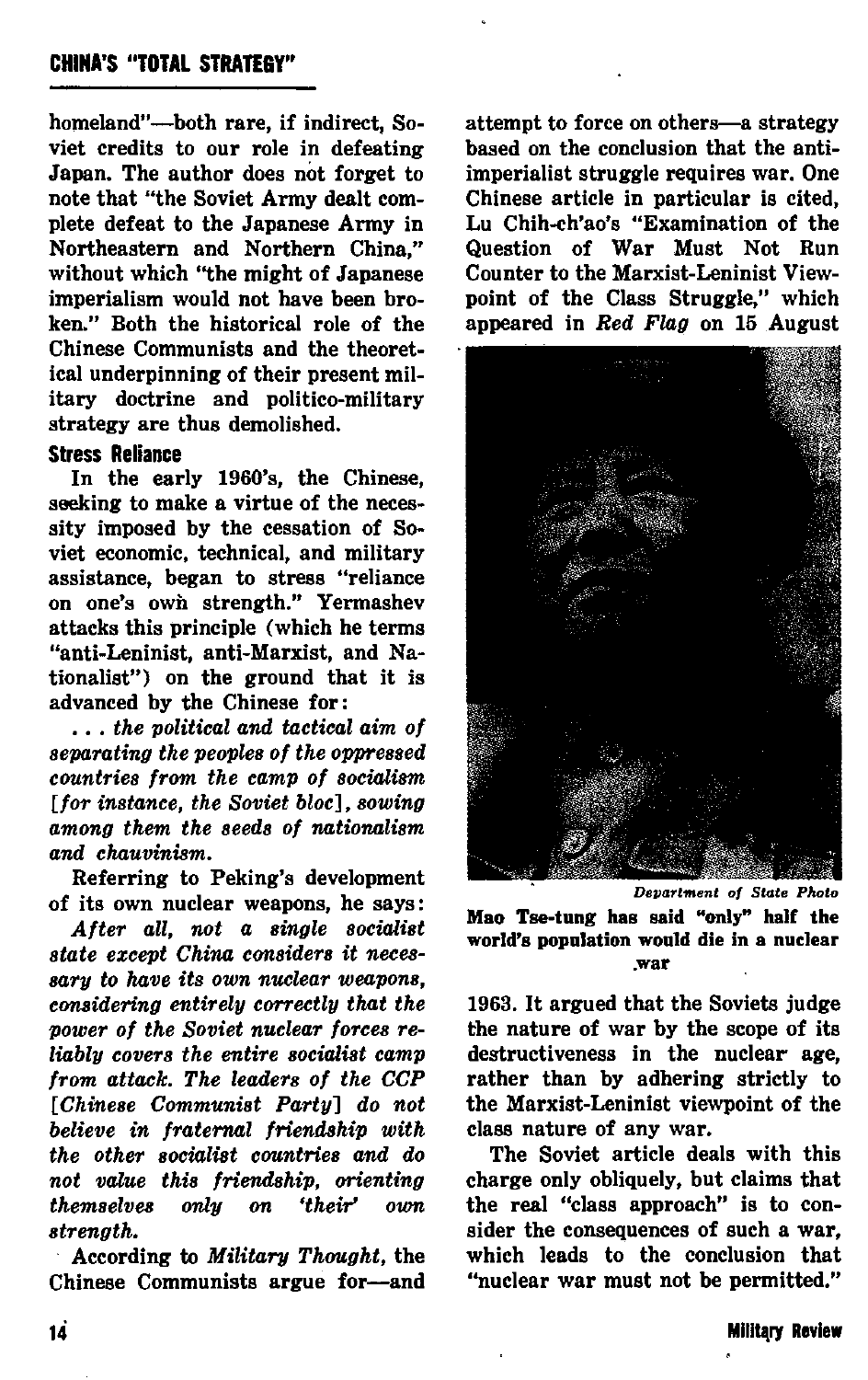Concerning Mao Tse-tung's remark that "only" half of the nonulation of the world would die in a nuclear war. Military Thought comments:

All the subsequent development of this 'idea' [in Chinese Communist writings] bears witness to the fact that it was no chance remark but a considered conception.

#### "lust Wars"

Military Thought defends "national liberation" wars as "just wars." but it qualifies this support by reiterating the need for peaceful coexistence between states, and by challenging the alleged Chinese advocacy of revolutionary war everywhere rather than selectively. It finds in this position the "characteristics of the ideology of petty-bourgeois revolutionism." and goes on to make this condescending but slashing critique of Communist China:

One must not forget that contemporary China is still just an enormous peasant country with a relatively small proportion of proletarian elements, with a young and not yet tempered working class. actually originating only in the last quarter century: a country in which there are still strong and living remnants, not completely eliminated, of the old ideology of small and very small property owners of the recent past and even elements of feudal ideology in customs. the family, and interpersonal relations.

One cannot completely exclude the influence of all these petty-bourgeois social strata on the leaders, especially if these very leaders themselves also suffer from strokes of 'extreme revolutionaries' in a time of internal difficulties as a result of the adventurist course of the 'speedup' [Great Leap Forward] to socialism by crude administrative measures.

The Soviet discussion argues that capitalism is, indeed, doomed but that the role of the Socialist countries is to speed its fall not through war. which would bring ruin to them, too. but through economic competition, for which peace is necessary. This is a familiar theme in the nolemics of the past several years. On the basis of this Chinese theoretical readiness for nuclear war, which the Soviets dialectically interpret as desire for nuclear war, the Military Thought article goes so far as specifically to accuse the Chinese Communist leaders of sunporting genocide.

#### "Pure Adventurism"

To the Soviets these deficiencies in the Chinese Communist approach to military science, policy, and strategylead to several conclusions. First. China's military science is "pure adventurism"; her view of the West as a paper tiger is illogical and erroneous: and the result of a protracted military conflict would be defeat. not victory: "The adventurist. 'total' strategy of the Peking style is fraught with indescribable calamities for all peoples, including the Chinese people."

The Chinese Communist leaders. derisively referred to as "the Peking supermen," are not genuine Marxist-Leninist, and they know it:

When one acquaints oneself closely with the theories of the Peking leaders and their practical activity in the international arena, it becomes clear that they put in first place not the interests of the peoples struggling for peace, socialism, and national liberation, but their own great power aims.

They consider that world thermonuclear war is inevitable and, attempt-